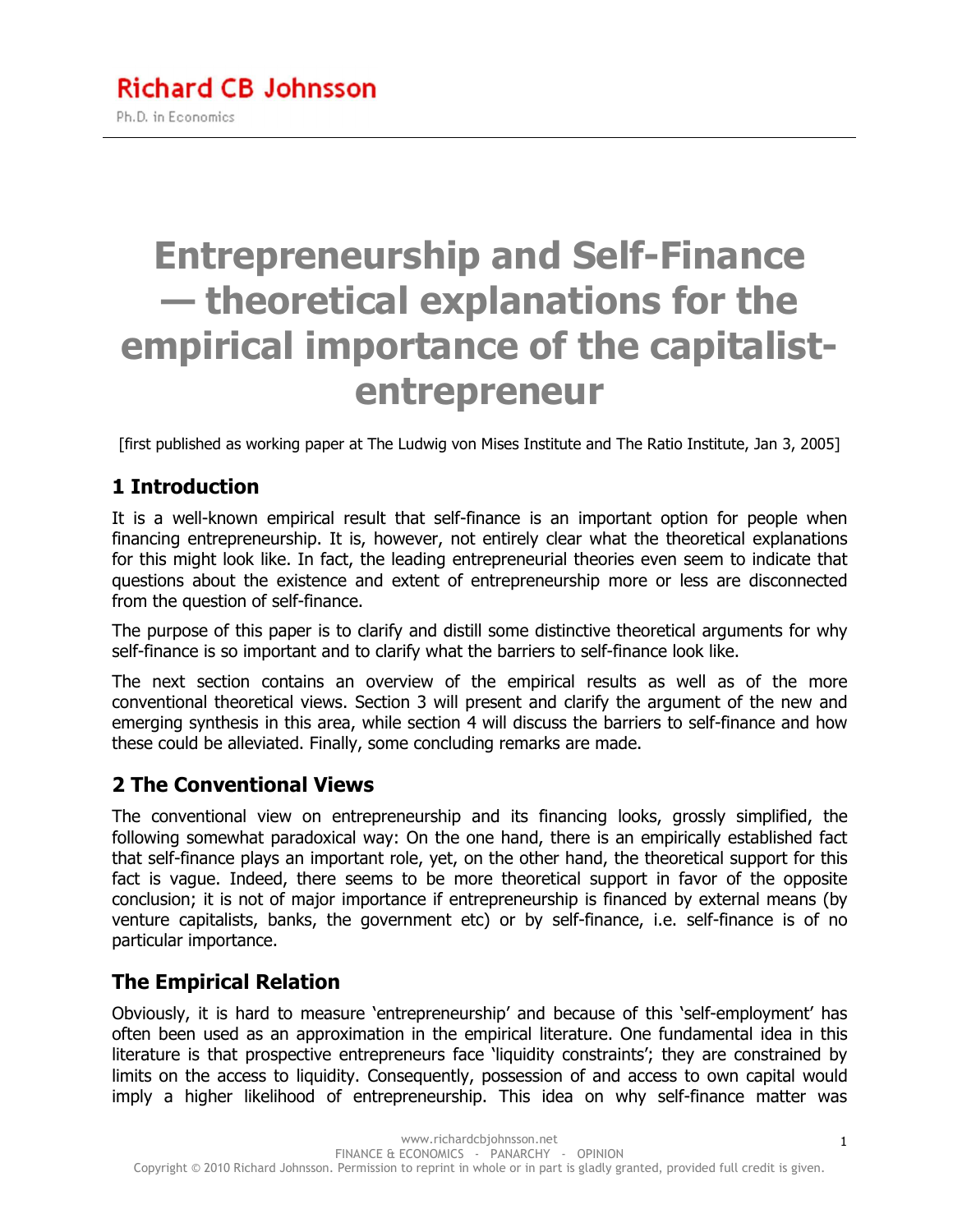confirmed empirically by Evans & Leighton (1989) and Evans & Jovanovic (1989). This result has later been verified by for example Kidd (1993), Holtz-Eakin et al. (1994a, b), Bernhardt (1994), Laferrere & McEntee (1995), Black et al. (1996), Lindh & Ohlsson (1996), Cowling & Mitchell (1997), Blanchflower & Oswald (1998), Aldrich (1999), Johansson (2000a, b), Burke et al. (2000, 2002), Hurst & Lusardi (2003) and Moore (2004).

Moreover, Parker (2002) has pointed out why banks are likely to limit the external financing of prospective entrepreneurs, while Blanchflower et al. (2003) have shown that it sometimes is harder for prospective entrepreneurs among minorities to gain access to such external means. Closely related to this literature are those studies that see venture capital as a means to improve on the external financing of new ventures (see for example Gompers & Lerner 2001).

While it might seem wrong to call the idea of liquidity constraints a theory  $-$  after all, our resources are inherently scarce, they will always be limited, a fact not restricted to entrepreneurs and thus not much of a theory on entrepreneurship  $-$  there is nevertheless strong empirical evidence that self-finance of entrepreneurship for some reasons matter.

What about theoretical evidence?

#### **Schumpeter and the Innovation Process**

The perhaps most well known theoretician when it comes to entrepreneurship is Joseph Schumpeter. However, since his ideas have not yet been integrated in the mainstream theoretical body, a short overview is provided.

Schumpeter defined the entrepreneur as follows: "The carrying out of new combinations we call 'enterprise'; the individuals whose function it is to carry them out we call 'entrepreneurs'" (Schumpeter 1934/2000, p. 58). Such 'new combinations' of labor and capital goods called innovations are not the same thing, though, as inventions. Instead, the concept of innovation covers the following five cases: (1) a new good or of a new quality of a good, (2) new methods of production, (3) the opening of a new market, (4) new resources, and (5) new organizational forms (Schumpeter 1934/2000, p. 52). Thus, innovation is a much broader concept than that of invention. $<sup>1</sup>$ </sup>

Schumpeter (1934/2000, p. 58) meant that his definition "agrees with the usual one on the fundamental point of distinguishing between 'entrepreneurs' and 'capitalists'" (by capitalist Schumpeter means the one that contributes capital). This purely theoretical distinction between entrepreneur and capitalist was made already by 18th century economists like Cantillon, Say and Turgot, and it is this distinction Schumpeter called "the usual one". As Foss & Klein (2004) points out, "Schumpeter carefully distinguished the entrepreneur from the capitalist (and strongly criticized the neoclassical economists for confusing the two). His entrepreneur need not own capital, or even work within the confines of a business firm at all."

According to Schumpeter (1934/2000, p. 60), you are an entrepreneur only if you carry out new combinations. Since nobody is doing that all the time, 'entrepreneur' cannot really be regarded as a separate profession. He meant that "the entrepreneur's essential function must always appear mixed up with other kinds of activity; which as a rule must be much more conspicuous than the essential one" (Schumpeter 1934/2000, p. 60). Despite the purely theoretical distinction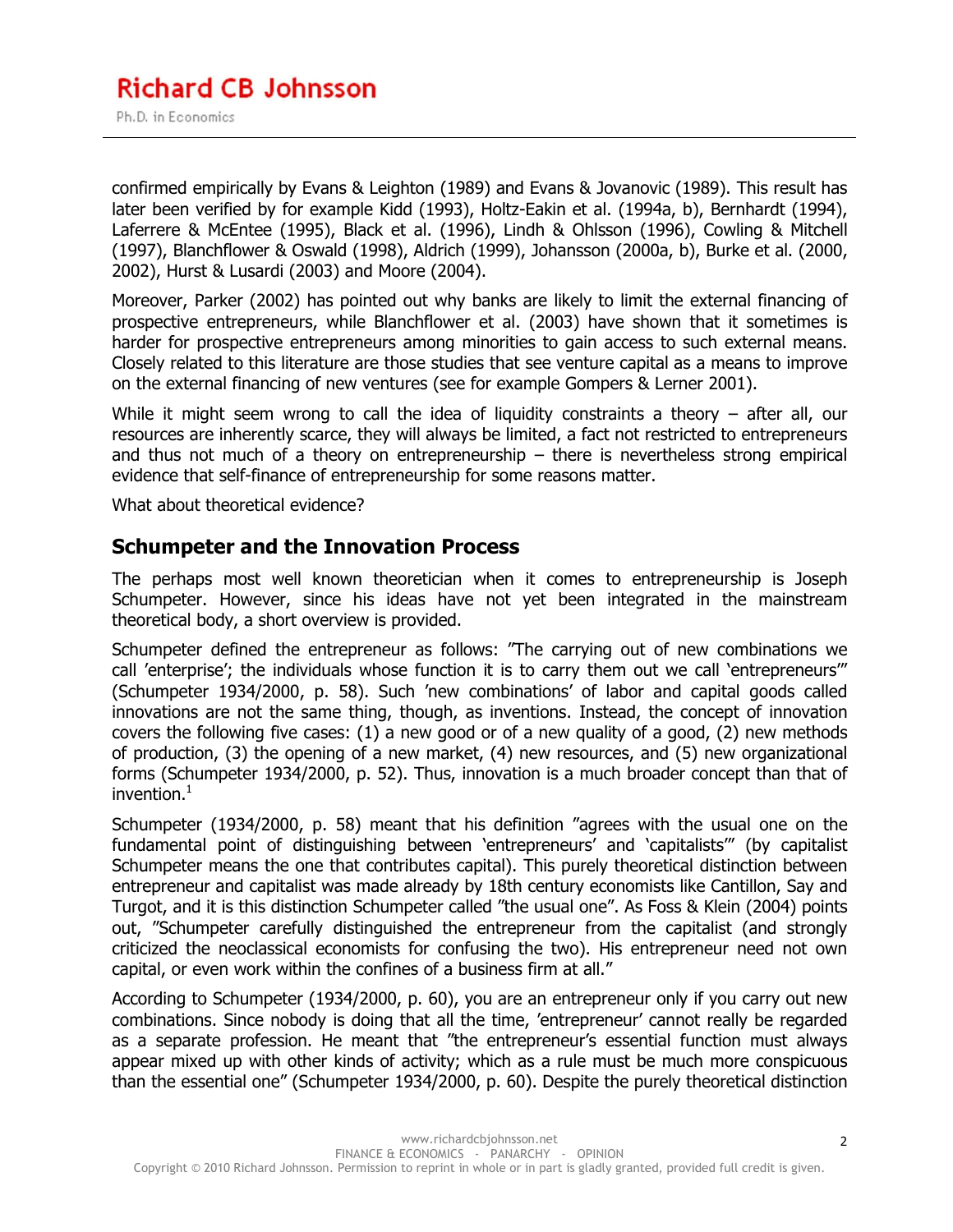between entrepreneur and capitalist, Schumpeter conceded that, in practice, an innovator very well also could be a capitalist.

#### **Kirzner and the Discovery Procedure**

Israel Kirzner perhaps is the second to Schumpeter most well known theoretician in the field. But while Schumpeter saw the entrepreneur as a force that disturbs earlier equilibrium, Kirzner sees the entrepreneur as someone that makes the markets tend towards equilibrium (although in an ever-changing world never will get there before it's time to move somewhere else)<sup>2</sup>. According to Kirzner (1973, 1990), the entrepreneur plays a decisive role in the competition on various markets by continuously making new discoveries. This might appear elementary, but as Hayek (1968/2002, emphasis in original) explains:

"It might at first appear so obvious that competition always involves such a discovery procedure that this is hardly worth emphasizing. When this is explicitly underscored, however, conclusions are immediately obtained that are in no way so obvious. The first is that competition is important only because and insofar as its outcomes are unpredictable and on the whole different from those that anyone would have been able to consciously strive for; and that its salutary effects must manifest themselves by frustrating certain intentions and disappointing certain expectations."

Thus, discoveries differ from such knowledge that you could consciously strive for<sup>3</sup>. The entrepreneur contributes by being alert and using knowledge and insights that no one else see or possess. Kirzner (1973, p. 67, emphasis in original) wrote that "[t]he aspect of knowledge which is crucially relevant to entrepreneurship is not so much the substantive knowledge of market data as alertness, the 'knowledge' of where to find market data." Such knowledge could be very specific and practical<sup>4</sup>. Kirzner (1973, p. 68) pointed out that "the kind of 'knowledge' required for entrepreneurship is 'knowing where to look for knowledge' rather than knowledge of substantive market information".

In such a process of market coordination entrepreneurs always find new ways of making a good return. This happens through (1) pure arbitrage, (2) intertemporal arbitrage or (3) through creativity in production (new products or cost-saving technologies) (Kirzner 1990, p. 72).

Also Kirzner makes the purely theoretical distinction between entrepreneur and capitalist. He means that "[o]wnership and entrepreneurship are to be viewed as completely separate functions [and] we have automatically excluded the asset owner from an entrepreneurial role. Purely entrepreneurial decisions are by definition reserved for decision-makers who own nothing at all" (Kirzner 1973, p. 47). However, also Kirzner means that entrepreneurship isn't limited to a certain profession but that we all act as entrepreneurs at times. In practice, "the same individual may be both entrepreneur and capitalist" (Kirzner 1973, p. 49).

#### **Critique, Positive and Negative**

Thus, it seems that both Schumpeter and Kirzner support the purely theoretical distinction between entrepreneur and capitalist. Blaug (2000) shows the importance of this distinction for the development of theories on entrepreneurship; the distinction makes it possible to focus on the decisive role of the entrepreneur and the capitalist, respectively. Hence, it is possible to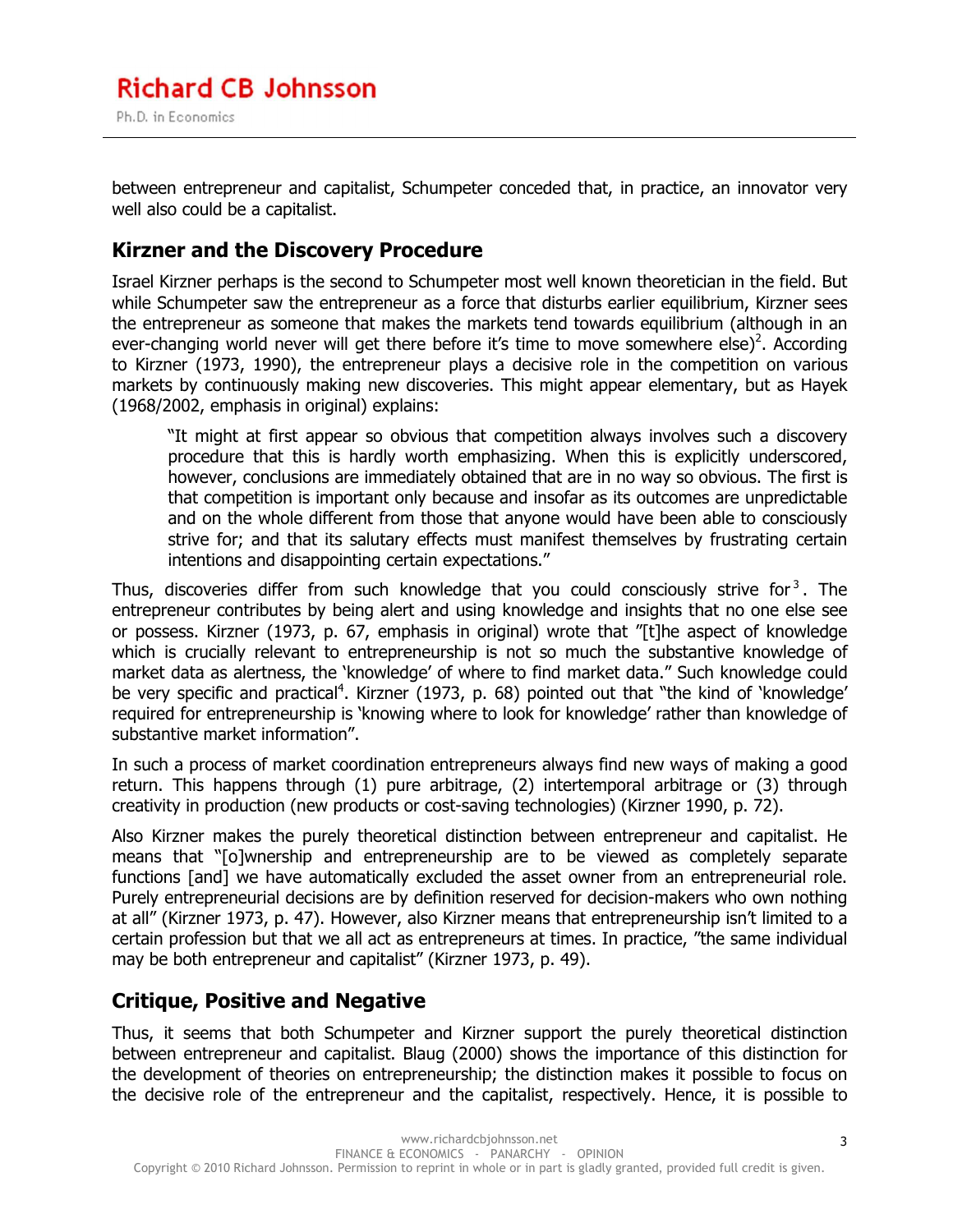#### **Richard CB Johnsson** Ph.D. in Economics

study the important features of entrepreneurs making new innovations and discoveries, while ignoring how they are financed. Meanwhile, it is also possible to study the financial side of entrepreneurship while ignoring the way in which innovations and discoveries are made. Schumpeter and Kirzner could be said to have contributed to the purely entrepreneurial side, while others have studies questions about venture capital vs. risk capital, government vs. private seed capital, in other words, the organization of the market for external capital. By employing this distinction, theoretical improvements are likely to follow in both areas, and, at least according to Blaug (2000), generally have. $5$ 

However, while the distinction between entrepreneur and capitalist seems to be both crucial and valid, it has also led to a division of this particular field of economics into an entrepreneurial and a financial literature (this division, by the way, is fully in line with the general division of the overall subject of economics into smaller parts that has occurred). Moreover, and most importantly, the distinction seems to have led to the paradoxical situation that the empirics indicate one thing and the theory another; self-finance is of importance in practice, but not in theory.

The theories presented above have met criticism. Rothbard (1985, p. 283) criticized Kirzner and meant that "[e]ntrepreneurial ideas without money are mere parlor games until the money is obtained and committed to the projects." He meant that "the capitalistentrepreneurs, economically the more important type of entrepreneur […] are the men who invest in 'capital' (land and/or capital goods) used in the productive process. Their function is […]: the advance of money to owners of factors and the consequent use of the goods until the more nearly present product is later sold<sup>16</sup>. It should be noted that Cantillon (1755), Say (1803) but foremost Turgot  $(1774/1921)$  earlier had pointed out the importance of this so-called capitalist-entrepreneur<sup>7</sup>. The practical (or economical) importance of the capitalist-entrepreneur allegedly stems from advancing funds for capital goods and labor<sup>8</sup>. However, none of these prominent thinkers seem to have provided no reason for why this advancing of funds had to be made by self-financing rather than by external financing.

Anther critic, Shostak (1999), means that "it is not the Kirznerian entrepreneur who contributes to economic growth, but only an entrepreneur who employs funding in accordance with consumers' most urgent needs"<sup>9</sup>. Foss & Klein (2004) criticize Kirzner for implying that, "[i]n Kirzner's formulation, the worst that can happen to an entrepreneur is the failure to discover an existing profit opportunity. Entrepreneurs either earn profits or break even, but it is unclear how they suffer losses." Shane (2003, p. 18) points out that "[b]ecause entrepreneurial opportunities are not always profitable, they should not be thought of as Ricardian, Schumpeterian or any other kinds of rents. Such a view would require entrepreneurial opportunities always to be profitable." Because this is far from the case, Kirzner would then be wrong on this particular account.

This kind of critique seems to be well founded. At the same time, it does not make the theoretical support for the empirical fact of the importance of self-financing much stronger. On the other hand, it also seems that the critique is not so much aimed at the theoretical distinction between entrepreneur and capitalist per se, but rather at the lack of synthesis in this field; a synthesis between theories from entrepreneurial studies and from financial ditto; and synthesis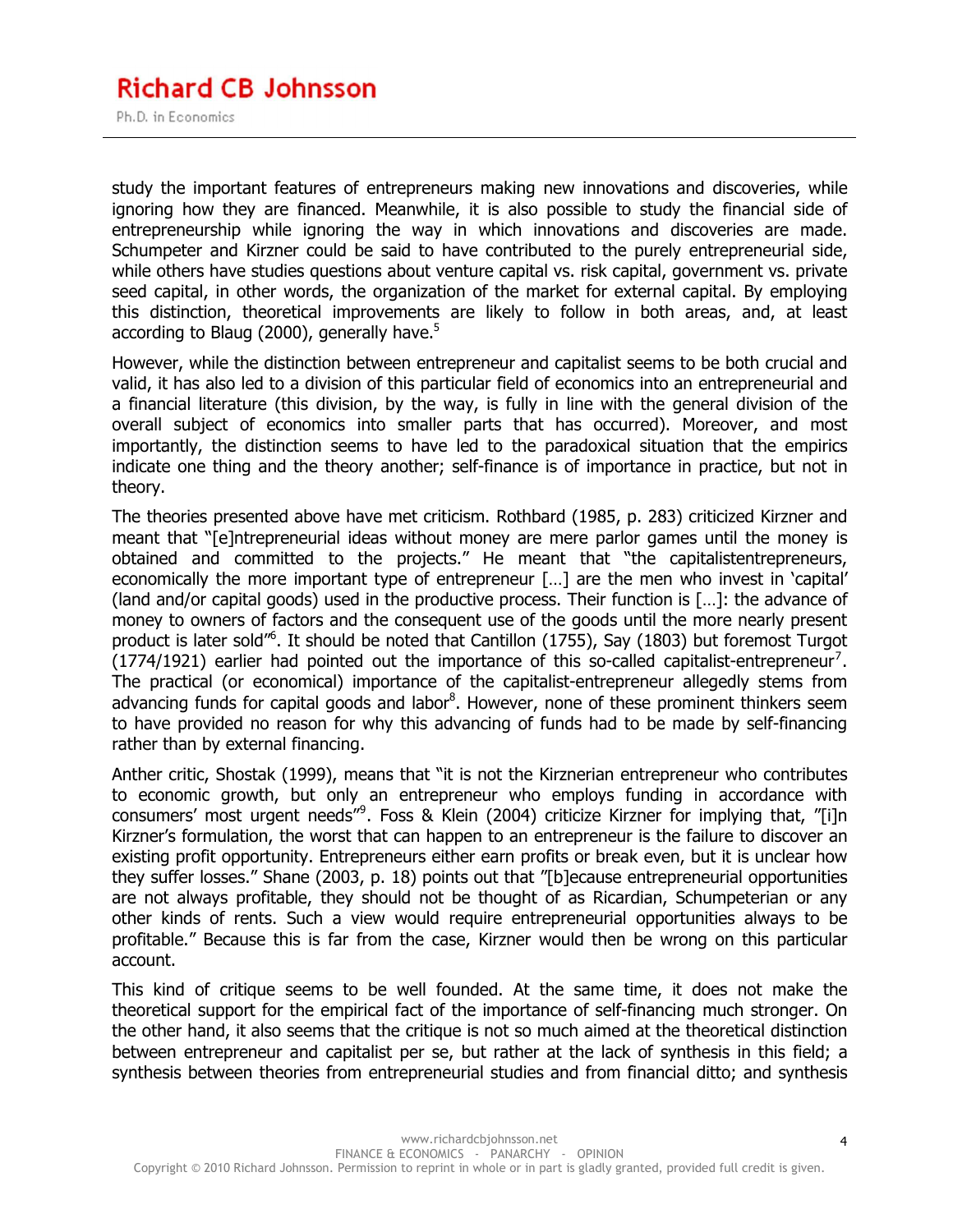between empirics and theory. Fortunately, attempts to provide this kind of synthesis are available.

#### **3 The Emerging Synthesis**

Casson (1982/2003, p. 127), a leading proponent of the emerging synthesis of earlier theoretical insights, means that:

"It is tempting to suggest that if there were a perfect market in capital, then the wealth [or liquidity] constraint would disappear and the entrepreneur could borrow as much as he wished at the prevailing rate of interest. But this is false […]. // The entrepreneur who believes that he has relevant information believes that other people have got the allocation of resources wrong. If he cannot license the information, then he exploits it by backing his own judgment against theirs. This entire policy rests on the fact that other people think differently to him. He cannot expect people who think differently to lend him money to back his judgment against theirs, when if their judgment is proved correct he will be unable to repay the loan."

Thus, it turns out that various kinds of differences between individuals play an important role. Entrepreneurship and its financing is more than just a question of people being innovative and alert or the organization of the market for external capital. According to the emerging synthesis, which emphasizes 'judgmental decision-making', the private ownership and self-finance by the entrepreneur himself plays an immensely important role. The question of how to finance entrepreneurial ideas thus seems to be inseparable from how such entrepreneurial ideas will materialize in the first place. Here I will try to distill, clarify and elaborate on this perspective.

#### Judgmental Decision-Making

When it comes to judgmental decision-making, Foss & Klein (2004) notes:

"Judgment is distinct from boldness, innovation, alertness, and leadership. Judgment must be exercised in mundane circumstances, for ongoing operations as well as new ventures. While alertness tends to be passive […], judgment is active. Entrepreneurs 'are those who seek to profit by actively promoting adjustment to change. They are not content to passively adjust their . . . activities to readily foreseeable changes or changes that have already occurred in their circumstances; rather, they regard change itself as an opportunity to meliorate their own conditions and aggressively attempt to anticipate and exploit it' (Salerno, 1993: 123). Those who specialize in judgmental decision-making may be dynamic, charismatic leaders, but they need not possess these traits. Decision making under uncertainty is entrepreneurial, whether it involves imagination, creativity, leadership, and related factors or not."

The judgmental decision-making is the crucial attribute of the individual entrepreneur. Shane (2003) seconds this view, adding that "psychological characteristics are not sufficient conditions and so do not cause people to exploit entrepreneurial opportunities. Rather, they influence the exploitation decision" (p. 96). This view is also shared by Casson (1982/2003) that defines the entrepreneur as "someone who specializes in taking judgmental decisions about the coordination of scarce resources" (p. 23). Individuals with equal taste acting under similar circumstances but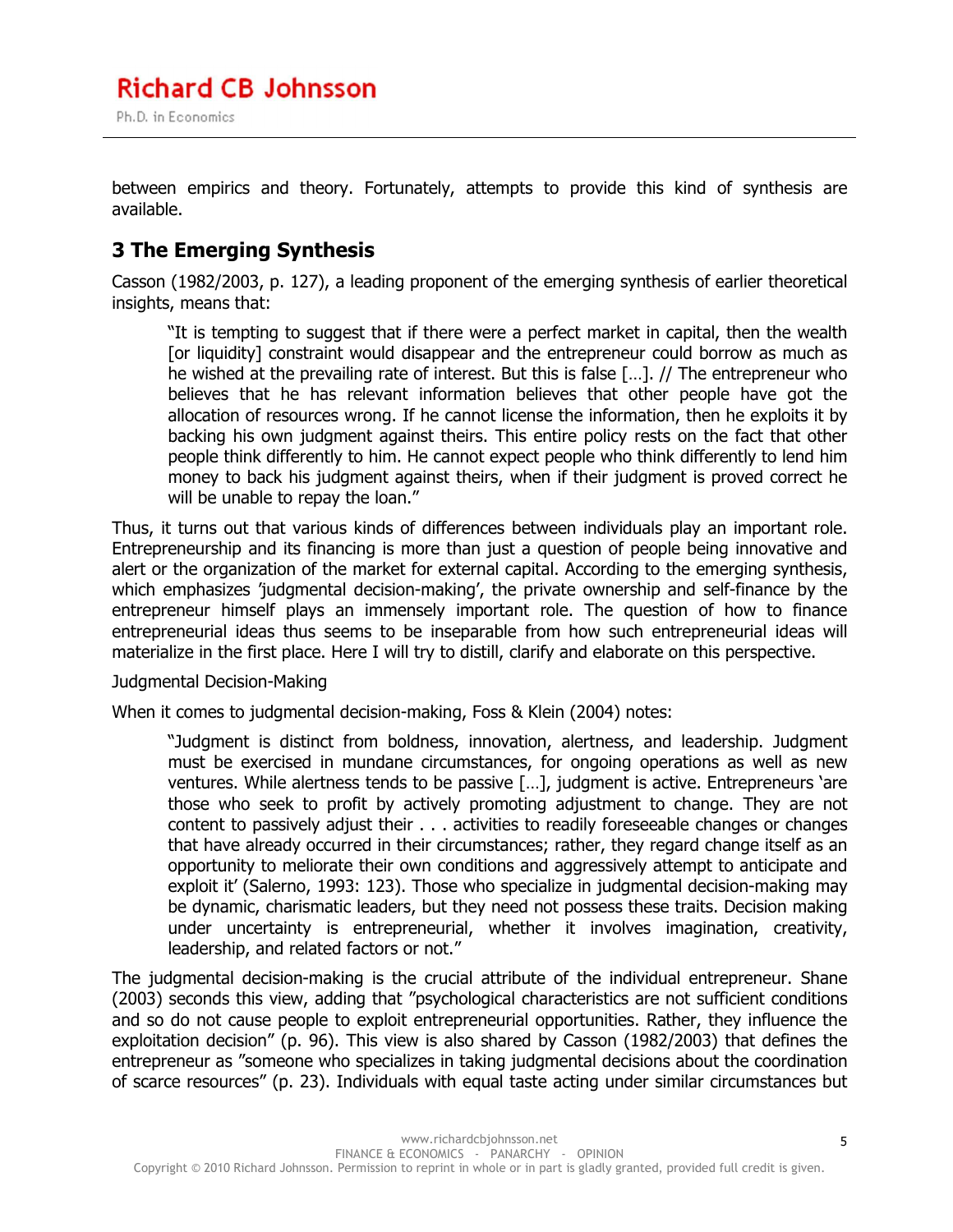with different information available and different perception might very well reach different decisions (p. 13). From this Casson draws the following interesting conclusion (p. 14):

"Thus the essence of entrepreneurship is being different – being different because one has a different perception of the situation. It is this that makes the entrepreneur so important. Were he not present, things would have been done very differently. In this way the entrepreneur's perception of the situation exerts a material influence on the allocation of resources."

Hence, Casson means, among other things, that a single individual's perception can have a direct effect on the material resource allocation, regardless of whether it is shared by others or whether it is correct or not. The entrepreneur always is an individual – not a group, a team, a committee or an organization. This follows from the fact that only the individual can perceive. Of course, several persons can always cooperate and guide each other, but the innovation or discovery always takes place at the individual level<sup>10</sup>.

Casson (1982/2003, p. 22) also means that:

"There will be a demand for entrepreneurial services so long as opportunities for coordination exists. Opportunities will exist as long as new information is becoming available, in the light of which the existing allocation of resources appears inefficient. The new information may be a net addition to the stock of knowledge, in the sense of a discovery of something about which people were previously ignorant, or a replacement for obsolete knowledge. The former case is exemplified by scientific breakthroughs, successful prospecting for minerals and so on. The latter case, which is far more common, is exemplified by the updating of knowledge in the light of a recent event, that is by information that the state of the world has changed." $11$ 

It might be argued that Casson is somewhat limited in his emphasis on the importance of individual differences in information and perception. Perhaps it should be made explicit that also individuals with similar taste, under the same circumstances and with the exact same information and perception might reach different decisions. After all, the perceived information still has to be interpreted. It is also likely that people have different ability when it comes to implementing such decisions, an ability that even might vary over time for the same individual. Thus, individual differences when it comes to information and perception and interpretation and implementation explain why some act more as entrepreneurs than others.

Also Shane (2003) shares this view on entrepreneurship<sup>12</sup>. He means that entrepreneurship assumes the existence of possibilities; entrepreneurial possibilities are not only something that exist in the conscience of the entrepreneur but rather contain a component of objectivity (p. 6)<sup>13</sup>. Thus, entrepreneurship is not inherent in some individuals (and not a profession) but rather depending on the judgmental individual's response to such objective possibilities.

Thus, according to the perspective of entrepreneurship as judgmental decision-making, we have the following important conclusion: when it comes to external financing of entrepreneurship, problems related to information, perception, interpretation and implementation are always likely to occur. This insight leads to another insight of great importance.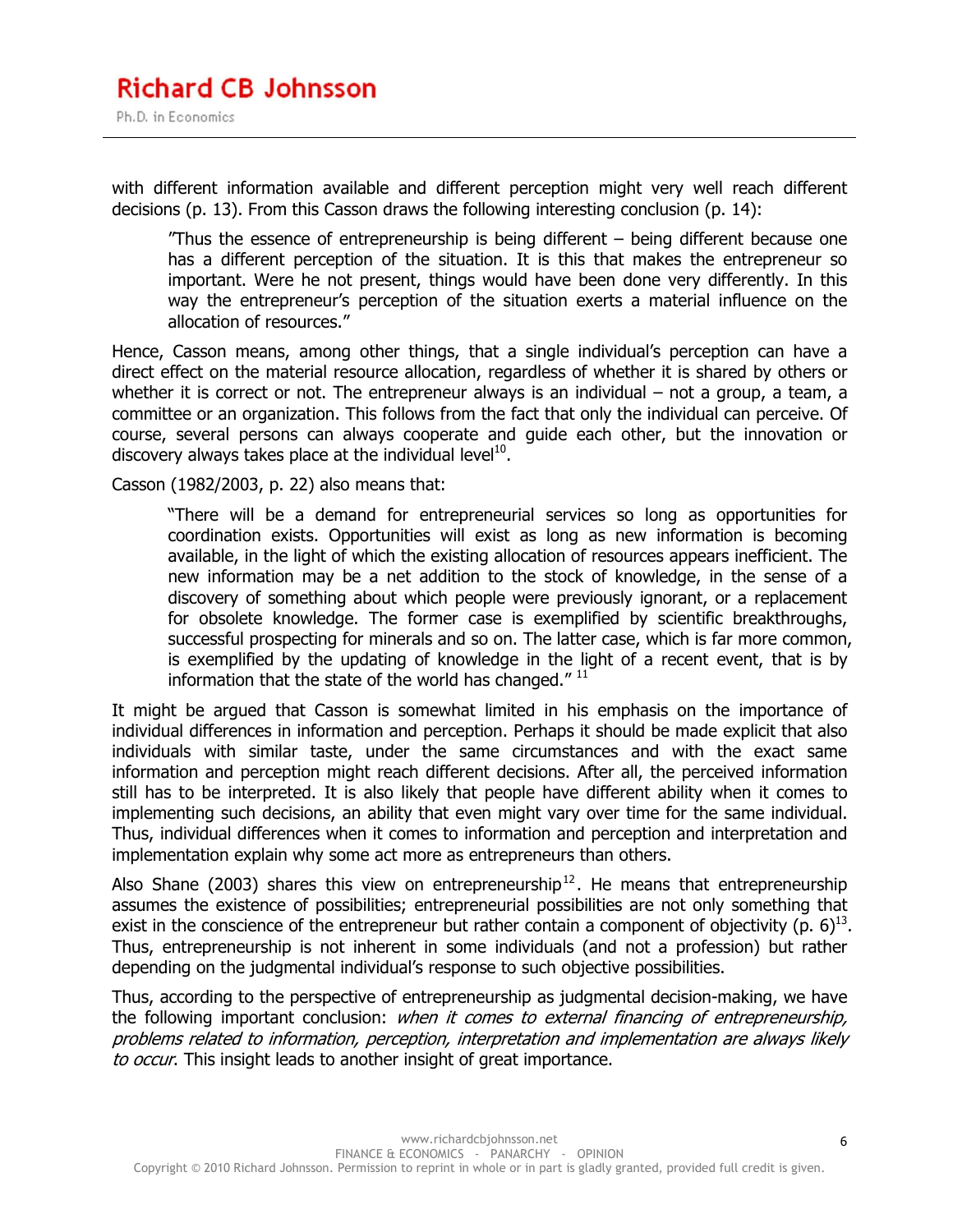#### **The Market-Making Entrepreneur**

Casson (1982/2003), fully in line with both Schumpeter and Kirzner, means that the entrepreneur is the one that actually creates markets, not only makes them work better. This market-making include a number of activities that carries with them expenses, expenses not always emphasized by economists. This includes everything from making prototypes to writing business plans<sup>14</sup>. To be able to try out an innovation or discovery, the entrepreneur tends to face expenses long before there is a trustworthy or reliable plan or product to present to prospective external financers.<sup>15</sup>

Admittedly, Kirzner (1973, p. 49) writes that "analytically the purely entrepreneurial role does not overlap that of the capitalist, even though, in a world in which almost all production processes are more or less time-consuming, the entrepreneurial profit opportunities typically require capital." This seems to be a confirmation of the fact that Kirzner was aware of this point, but it is far from evident. Kirzner seems to have in mind intertemporal arbitrage, not pure arbitrage. Pure arbitrage is always made between different places, i.e. to buy cheap in one spot and sell dear in another. This form of arbitrage, however, also involves advancing money; even if the payment took place at the same moment in time, which is not very often, the entrepreneur would still have to advance funds in one place<sup>16</sup>. A certain amount of capital is needed also for pure arbitrage, not only intertemporal arbitrage.

In relation to this, Shane (2003, p. 161) means that:

"Because the exploitation of an entrepreneurial opportunity requires the acquisition and recombination of resources before the sale of the output from that recombination, it must be financed. This financing process can and does include financing by the entrepreneur herself. In fact, in the vast majority of cases, founders finance the exploitation of entrepreneurial opportunity out of their own savings."

There is a clear connection between this view and for example Turgot's (1774/1921) and Rothbard's (1985) view on the importance of the capitalist-entrepreneur. The capitalistentrepreneur, as the person that advances own funds in production, is not only important because of the need to advance funds, but perhaps even more important is the fact that without capitalistentrepreneurs there might be far less innovation, discoveries and entrepreneurship. The capitalistentrepreneurs have been acknowledged as important in practice. One might add that they also are important theoretically.

#### **The Theoretical Significance of Self-Finance**

"[T]he only widely endorsed test of entrepreneurial ability is to try out in practice", as Casson (1982/2003, p. 198) put it. Self-finance and privately held wealth, of large or small magnitude, will always play an important role when people decide whether to explore entrepreneurial opportunities or not, and hence also be important for the overall extent of entrepreneurship in society. Privately held wealth often is a direct requirement for obtaining external financing, something Shane (2003, p. 167) points out. Thus, by the existence of privately held wealth, also the market for external financing improves. Such private wealth might also serve as a cushion against unforeseen negative events (Shane 2003, p. 162). But even if the entrepreneur actually would have the possibility of convincing external financers, there often are reasons not to reveal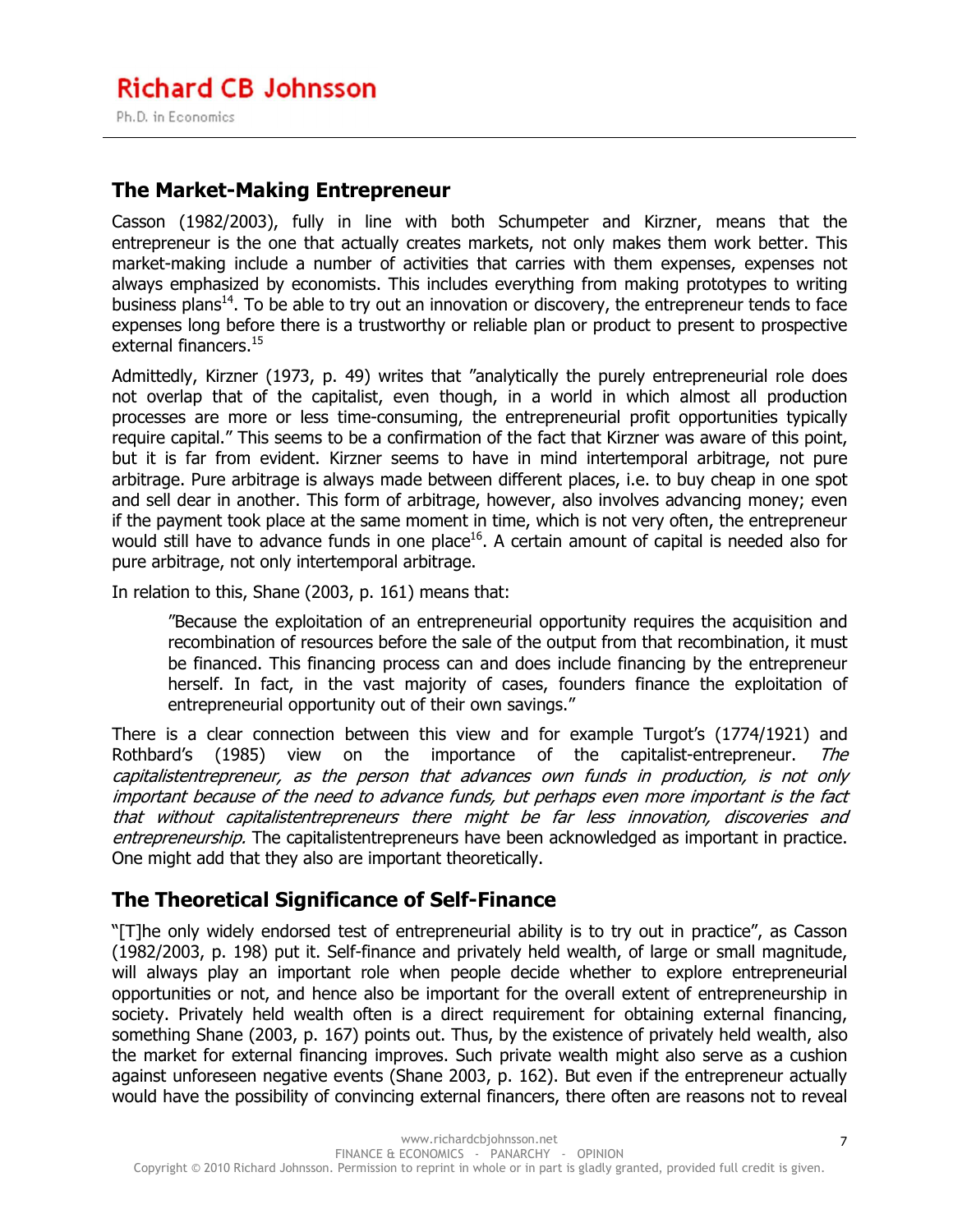the ideas before they are saleable because of the risk that such financers should copy the idea themselves. There are ways of circumventing problems like these, but they can never ever fully disappear. Self-finance is the natural solution.

Economists like Casson (1982/2003) and Shane (2003) has provided a synthesis that has taken theories on entrepreneurship and it's financing further. Also Foss & Klein (2004) seem to support this view, at least implicitly. It should be pointed out, though, that Casson does not at all emphasize the importance of self-finance (he devotes only 8 paragraphs to it in a 270 page book). Despite this, Blaug (2000, p. 85) has noted the Casson point and approves of it. On the other hand, Shane (2003, Ch. 8) devotes a full chapter to this subject and hence must be said to be the foremost proponent of this view (however, with some very important omissions as we soon will see).

By this kind of synthesis, we can note that self-finance and the capitalist-entrepreneur, i.e. the entrepreneur with own means, not only plays an important role in practice, but also in theory. Blaug (2000, p. 85) means that this "throws new light on the long-lived reluctance in economic thought to divorce proprietorship from entrepreneurship, thus identifying the capitalist with the entrepreneur." Economists that have failed to make the distinction between entrepreneur and capitalist have in a peculiar way been right anyway, although they of course had no real explanation for it. This explanation instead comes from those that employ the distinction, like Schumpeter and Kirzner, Turgot and Rothbard, Casson and Shane.

#### **4 Barriers to External Financing and Self-Finance**

When it comes to the entrepreneur's access to financing, Casson (p. 193) means:

"A person who has entrepreneurial ability and access to capital in one form or another is said to be a qualified entrepreneur. […] A person who has entrepreneurial ability but no access to capital is said to be a unqualified; to all intents and purposes he may as well have no ability either, for whatever ability he has cannot be exploited"

A person with access to neither external financing nor self-financing is less likely to be able to explore the entrepreneurial opportunities that are out there. Thus, the question arises how the barriers to such financing look like?

#### **Barriers to External Financing**

The idea that external financing brings with it problems related to information, etc., is nothing new. Information related problems like 'moral hazard' and 'adverse selection' have for a long time been subject of inquiry in the literature on financing<sup>17</sup>. It is for example conceivable that a rich flow of external capital will make entrepreneurs act less prudently than had it been their own (an example of moral hazard) and that it happens that 'nonentrepreneurs' receive funding despite close scrutiny (an example of adverse selection).

Venture capital is in a way more 'intelligent' than ordinary risk capital, since it is a better way of dealing with the inherent problems<sup>18</sup>. The intelligence lies, of course, with the persons and organizations that specialize in this kind of activity, an activity that also is a kind of entrepreneurship.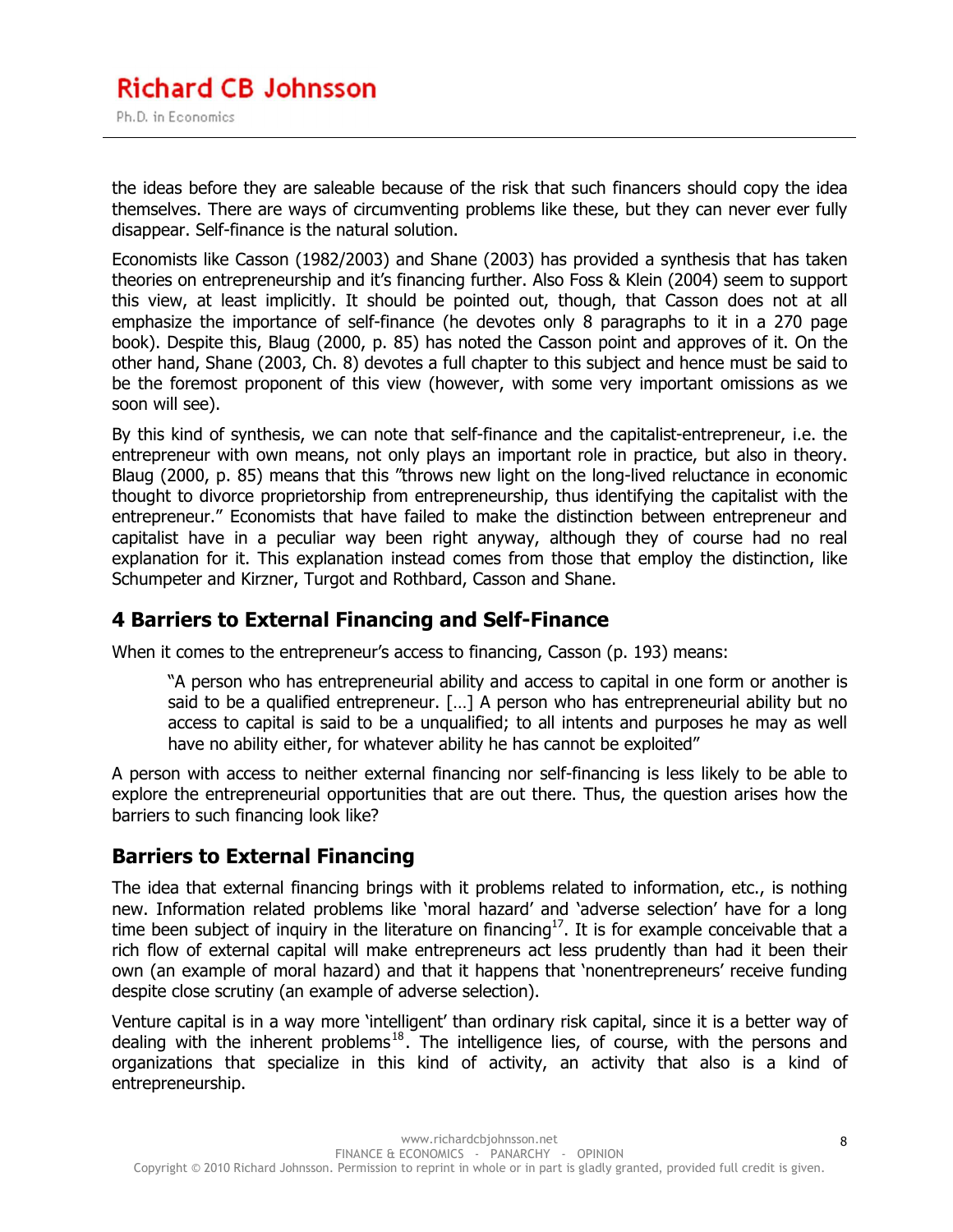The government has attempted to provide seed capital for start-ups, but normally fail to address both the information related problems and the issue of advancing funds (funds are required to even be able to make an application to the government board). Fuest et al. (2003) even go far enough to state that such government grants create too much entrepreneurial entry. Shane (2003, p. 167-91) devotes a lot of space to describing how the various problems could be addressed from the perspective of judgmental decision-making. Schuetze & Bruce (2004) supply an extensive overview of the state-of-the-art literature on the relation between entrepreneurship and tax policies.

Common to all of these studies is, however, the fact that they almost exclusively focus on the barriers to external financing and how these can be alleviated. None of them discuss the barriers to self-financing of entrepreneurship. Not even Shane does this, allocating only one single paragraph to stating the obvious fact that the individual always will face limits to selffinancing (p. 171). Hence, literature studying the barriers to self-financing of entrepreneurship seems to be non-existing, and, alas, also from the perspective of judgmental decision-making<sup>19</sup>.

#### **Barriers to Self-Financing**

Despite this, the barriers to self-finance of entrepreneurship apparently exist. The entrepreneur's access to capital is limited for different reasons and to different extent. This is a topic that it seems wrong not to address, and indeed, given the importance of self-finance, this is a topic that rather should be emphasized. As a matter of fact, many barriers to selffinance are largely created by political means and can therefore – here they differ from the problems related to external financing – also be alleviated by political means.

The barriers to self-finance naturally become a question related to barriers and limits to the keeping of incomes and privately held wealth. There are already a number of studies, both empirical and theoretical, of the effects of taxes and regulations on incomes and privately held wealth that could be integrated with the perspective of judgmental decisionmaking.

This might appear somewhat elementary, but considering the importance and neglect of this perspective, it might be appropriate to provide a rough classification of the barriers to selffinance. The barriers to self-finance thus falls into two categories, (1) barriers to the building up of privately held wealth, regardless of the magnitude, and (2) barriers to the preservation of privately held wealth.

When it comes to the first category, privately held wealth basically comes from savings, i.e. abstaining from consuming current income. Such saved means can then be used for future consumption or investment (perhaps in entrepreneurial activities). A number of factors influence decisions about saving, consuming or investing – both at the level of the individual, group and on aggregate – and some of these decisions are influenced by various political barriers. Taxes and regulations that limit the possibilities and incentives to save thus influence the amount of privately held wealth. Taxes and regulations that limit the possibilities and incentives to earn an income also influence the amount of privately held wealth. In practice, such taxes and regulations include everything from forced savings to income taxes.

The significance of savings for entrepreneurship has been studied empirically in for example Caner (2003) and Gentry & Hubbard (1999). The relationship between marginal taxes and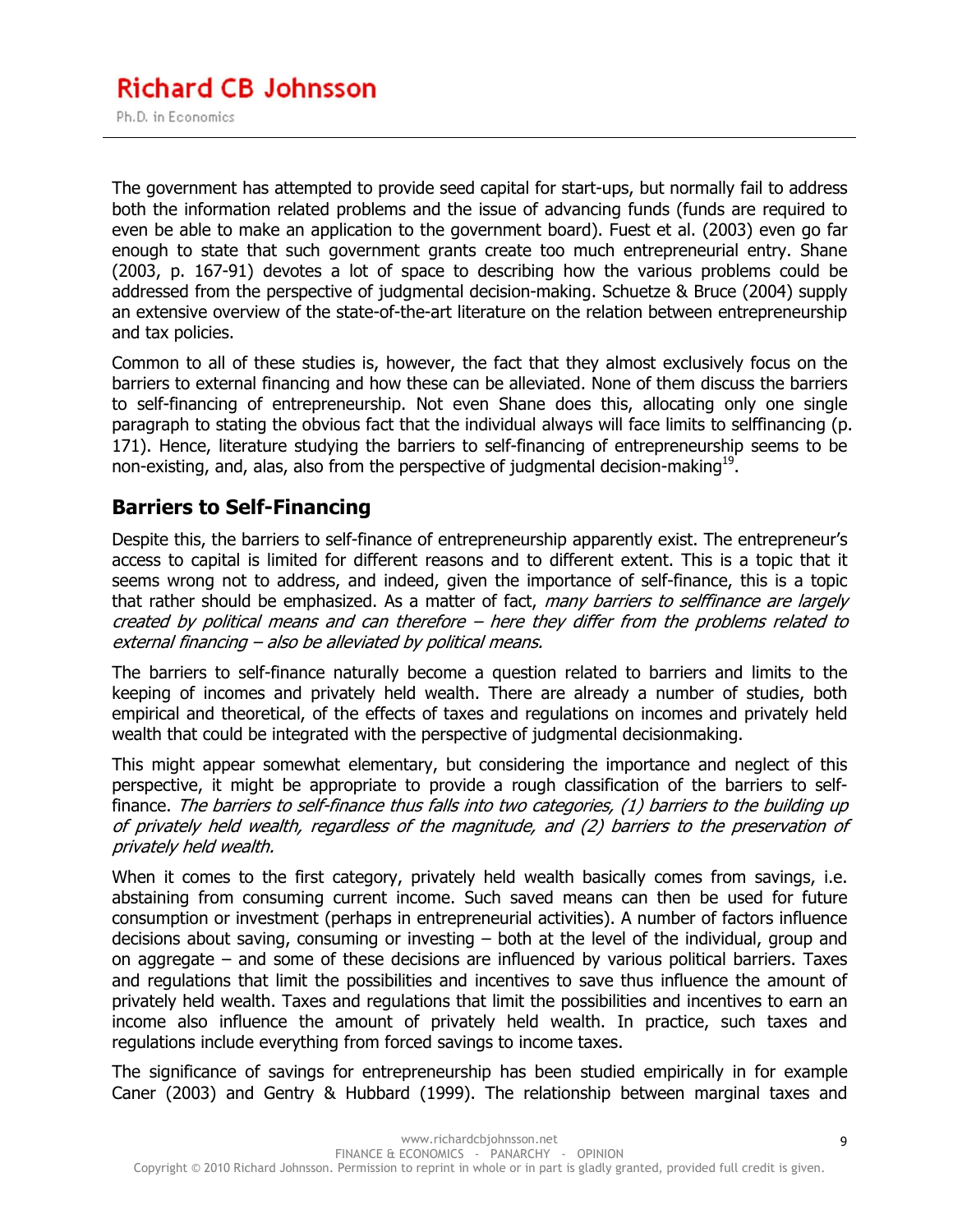entrepreneurial entry has been studied empirically by for example Gentry & Hubbard (2000, 2004) and Poterba & Samwick (1999). Carroll et al. (2000) conduct an empirical study on personal taxes and growth of small businesses. Schuetze & Bruce (2004) provide an up-to-date overview of this field. Hence, there are studies available that could be integrated into this perspective of judgmental decision-making, but there is of course also room for studies that take this perspective as the starting point.

When it comes to the second category, there certainly are numerous barriers to the preservation of privately held wealth. Some of those are created by political means, like for example wealth, real estate, inheritance and gift taxes. Such taxes and regulations not only hamper the preservation of but also incentives to build up wealth. As entrepreneurship not only involves new businesses, similar barriers hamper also already existing entrepreneurs in financing new innovations and discoveries, depending on to what extent they are allowed to keep the fruits of their labor (more on this below).

The government has in a way already recognized the importance of self-financing. There are for example attempts made by various governments to solve the problem of lack of selffinancing by ways of a general grant, available for everyone starting a new business. This might look promising, especially since the problems related to information, etc., and the advancing of funds are avoided<sup>20</sup>. However, this kind of grant or subsidy is no real solution. Rather, it is a part of the problem, since the money grants are raised most often by taxation. This means that while such grants might turn out to be helpful for some, it might prove not so helpful for others. While some benefit and overcome financial barriers, other looses as barriers are raised.

All the political barriers to self-finance that exist today make it difficult for a lot of people to explore the entrepreneurial opportunities that in fact exist. These people "may as well have no ability either", as Casson put it. $^{21}$ 

#### **Holds Regardless of Size of Enterprise**

Entrepreneurship often is equated with new businesses, self-employment or small businesses but, of course, entrepreneurship can also exist within larger businesses. Does this imply that the strong relationship between entrepreneurship and self-finance holds regardless of size of the enterprise? Does size matter?

It turns out that there might be some differences and that size matters. There is a difference between (1) persons that seek to finance a new innovation or discovery and thus having to attempt taking the step from being only prospective entrepreneurs to being qualified entrepreneurs and (2) those that already are qualified entrepreneur but want to finance a new innovation or discovery. It matters if you are already in business (regardless of size) or not. Existing businesses already have an own working capital to employ when necessary (although this capital of course always will be limited). This will allow an existing business to advance funds in a way more difficult for prospective entrepreneurs. Differences between smaller and larger existing businesses are not as striking in this regard.

The already established entrepreneur also has, because of the existing own capital, better chances at bringing in external capital (as noted above) and thus perhaps need not employ as large share of the own funds as is needed for the prospective entrepreneur. This makes the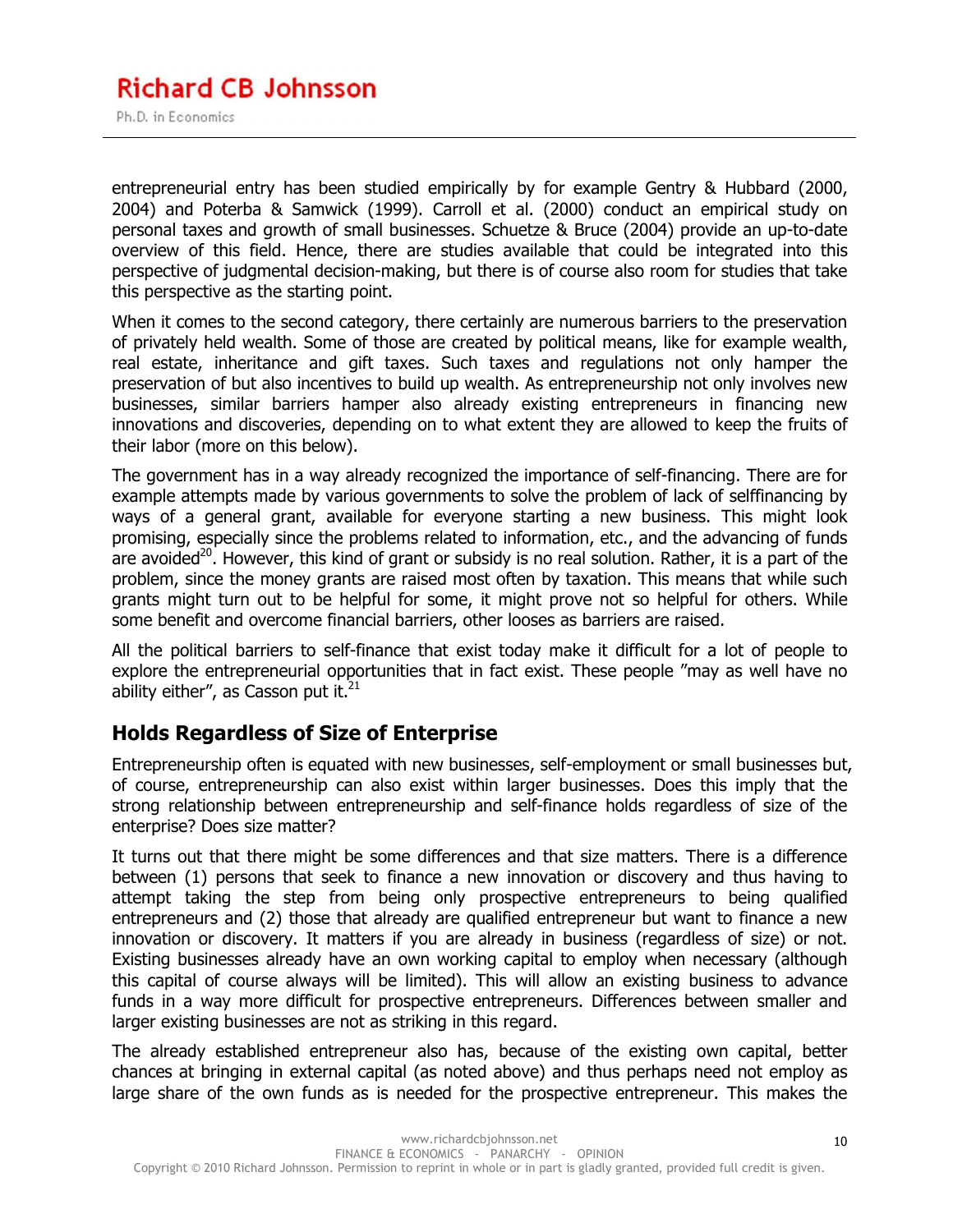financing of a new opportunity less risky from the viewpoint of the entrepreneur, but only to a degree. The same holds for the external financers in such cases.

Hence, it matters if the entrepreneur is established or not when it comes to overcoming the kind of information-related problems discussed in this paper. But while it seems that there are some important differences, they seem to be mostly of degree, not of kind – the strong relationship between entrepreneurship and self-finance still holds.

#### **5 Concluding Comments**

Self-financing of entrepreneurship is important and this is an empirical fact. In this paper I have attempted to clarify and distill the theoretical arguments that exist as explanations for why selffinance seems to be so important and to clarify what the barriers to self-finance look like.

First of all, different kind of problems will almost always arise in relation to external financing of entrepreneurial innovations and discoveries. This fact stems from inherent differences between individuals when it comes to such things like information, perception, interpretation and implementation. Moreover, the prospective entrepreneur tends to face expenses long before there is a trustworthy or reliable plan or product to present to prospective external financers. These problems related to external financing can be lessened in various ways, but never fully avoided.

Secondly, with self-finance, such critical problems are avoided. And as self-financing presents itself as the natural solution to such problems, the extensive empirical results have found a comprehensive theoretical explanation.

Thirdly, the many barriers to self-finance existing today are largely created by political means and can therefore – here they differ from the problems related to external financing – also be alleviated by political means. The barriers to self-finance falls into two wide categories, (1) barriers to the building up of privately held wealth, regardless of the magnitude, and (2) barriers to the preservation of privately held wealth. Studies of how various taxes and regulations affect decisions about saving, consuming, investing are indeed nothing new, but nevertheless seem to be so from the perspective of judgmental decisionmaking. Thus, there are reasons to once again study these two wide categories of barriers.

The conclusion reached about the theoretical importance of self-financing seems to hold regardless of size of enterprise and are in this sense general. The size matters, but the differences are of degree, not kind. The conclusions have clear policy implications.

Fuest et al. (2003) correctly note that "governments in many countries frequently take measures at local and state levels to stimulate entrepreneurial activity." Given the importance of selffinancing of such activities, one would expect them to adopt policy measures lessening the barriers discussed here.

That would indeed stimulate entrepreneurship. However, it appears to me that such policy changes shouldn't be called political 'stimulation' of entrepreneurial activity. Tearing down barriers to entrepreneurial activity in fact is more like ending the politically imposed limits to entrepreneurial activity; doing so is not stimulation, but rather imposing less restrain. Thus, if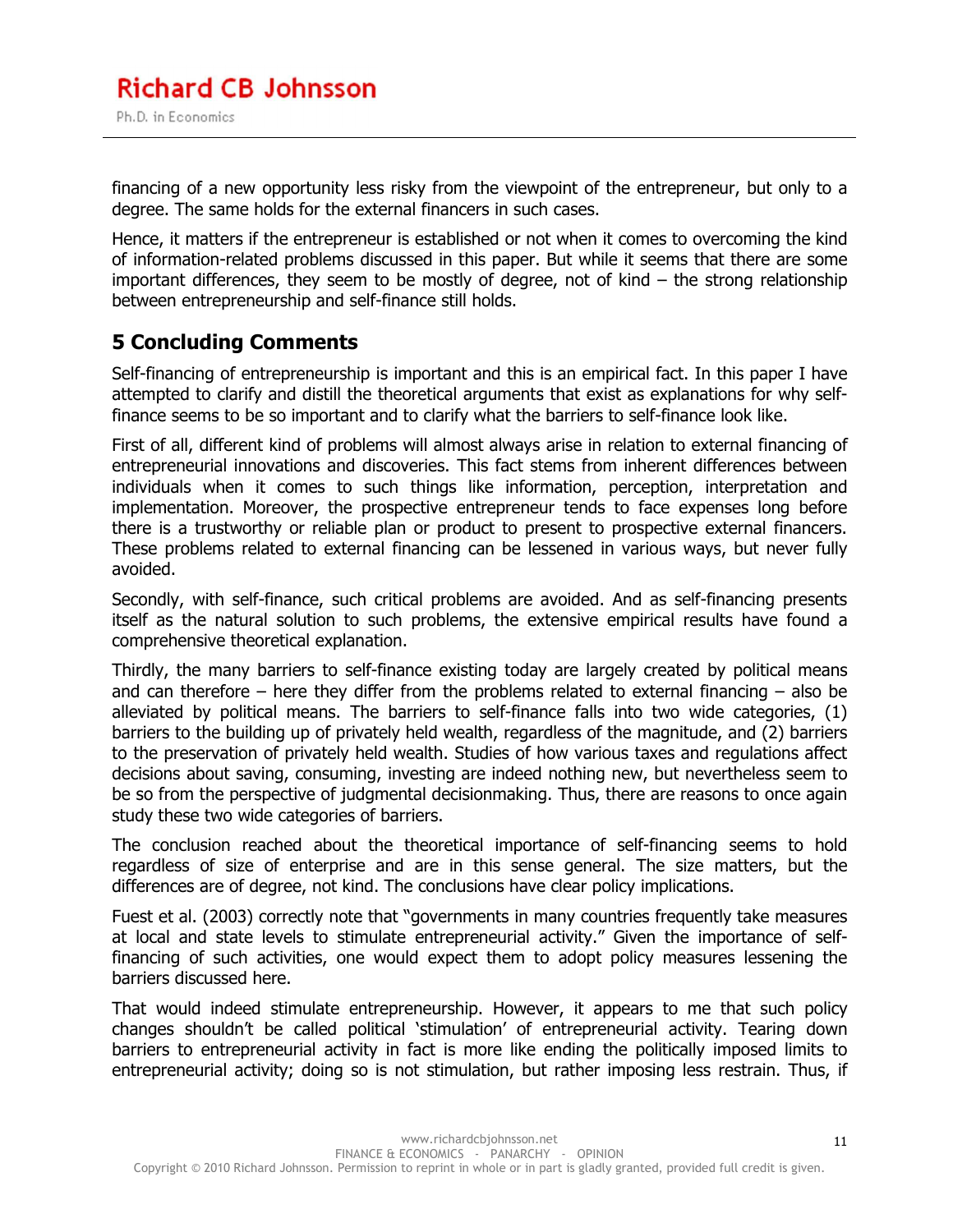anything, governments should impose less restrain. In that way more people are likely to be able to explore the many entrepreneurial opportunities that actually exist.

In relation to this, the following words by Mises (1922, p. 167) make sense:

"Progress cannot be organized. […] Society can do nothing to aid progress. If it does not load the individual with quite unbreakable chains, if it does not surround the prison in which it encloses him with quite unsurmountable walls, it has done all that can be expected of it. Genius will soon find a way to win its own freedom."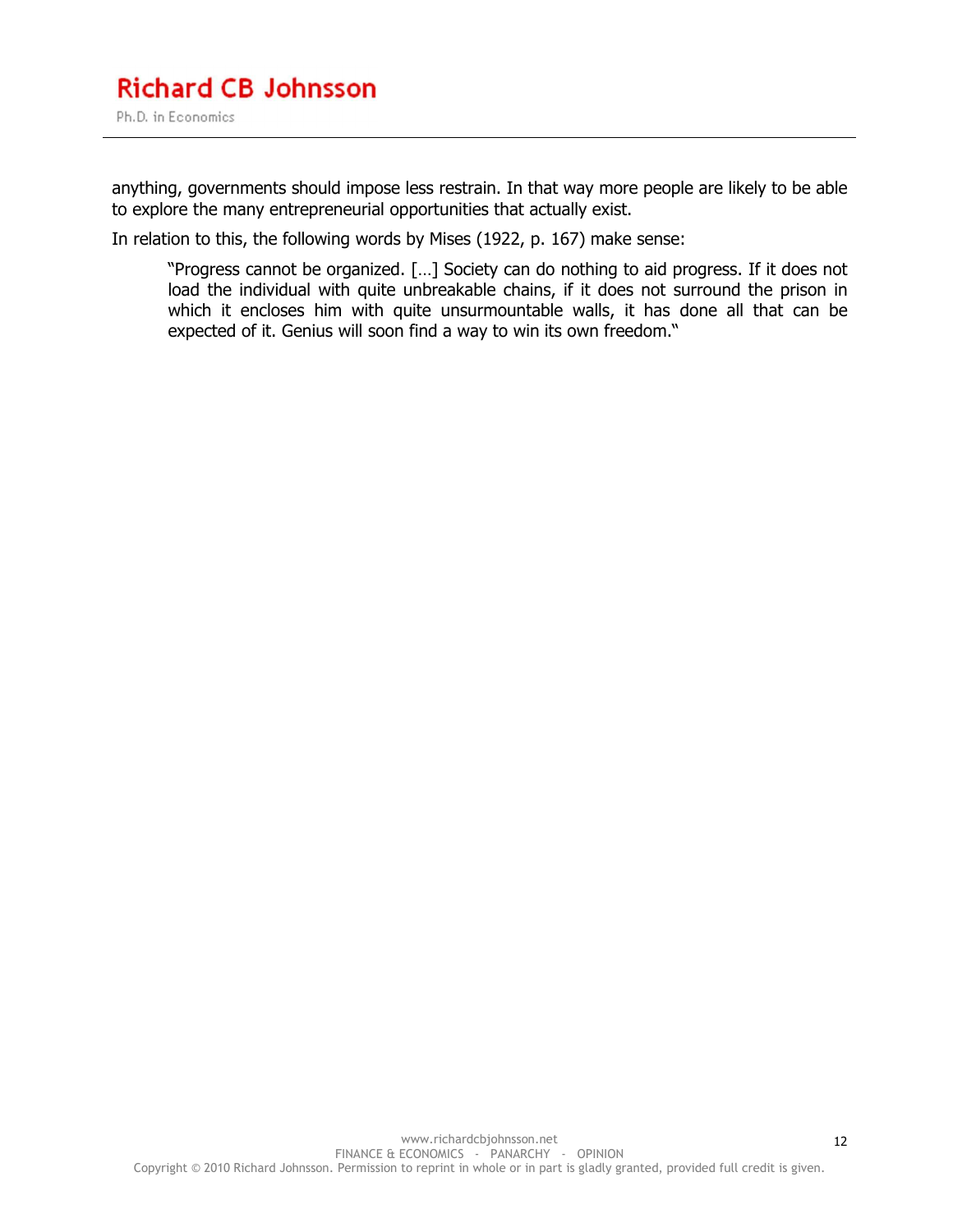Ph.D. in Economics

#### **References**

Aldrich, H. (1999): Organizations Evolving, London, Sage.

Baumol, W.J. (1968): "Entrepreneurship in Economic Theory", American Economic Review 58(2), 64–71.

Barreto, H. (1989): The Entrepreneur in Microeconomic Theory: Disappearance and Explanation, London and New York, Routledge.

Bernhardt, I. (1994): "Comparative advantage in self-employment and paid work", Canadian Journal of Economics, May, 273-289.

Bhide, A. (1999): "Bootstrap Finance: The Art of Start-ups", in Harvard Business Review on Entrepreneurship, Harvard Business School Press.

Black, J., De Meza, D. & Jeffreys, D. (1996): "House prices, the supply of collateral, and the enterprise economy", Economic Journal, 106, January, 60-75.

Blanchflower, D. G. & Oswald, A.J. (1998): "What makes an entrepreneur?", Journal of Labor Economics, January, 16(1), 26-60.

Blanchflower, D. G., Levine, P. & Zimmerman, D. (2003): "Discrimination in the small business credit market", Review of Economics and Statistics, November, 85(4), 930-943.

Blaug, M. (2000): "Entrepreneurship before and after Schumpeter", in Swedberg, Richard (ed): Entrepreneurship. The Social Science View, Oxford: Oxford University Press, 2000.

Burke, A.E., Fitzroy, F.R. & Nolan, M.A. (2000): "When less is more: distinguishing between entrepreneurial choice and performance", Oxford Bulletin of Economics and Statistics, 62(5), 565-587.

— (2002): "Self-employment wealth and job creation: the roles of gender, non-pecuniary motivation and entrepreneurial ability", Small Business Economics, 19, 255–270.

Caner, A. (2003): "Savings of Entrepreneurs", working paper No. 390, The Levy Economics Institute of Bard College.

Cantillon, R. (1755): Essai sur la Nature du Commerce en General [Essay on the Nature of Trade in General], Henry Higgs, ed. and trans. London: Frank Cass, 1959.

Carling, K. & Gustafson, L. (1999): "Self-employment grants vs. subsidized employment: Is there a difference in the re-unemployment risk?", IFAU, working paper 1999:6.

Carroll, R., Holtz-Eakin, D., Rider, M. & Rosen, H.S. (2000): "Personal Income Taxes and the Growth of Small Firms", in James M. Poterba (ed)., Tax Policy and the Economy, Volume 15. Cambridge: MIT Press, 2001.

Casson, M. (1982/2003): The Entrepreneur – An Economic Theory, 2nd ed., Edward Elgar: Cheltenham, UK, 2003.

Cowling M, & Mitchell, P. (1997): "The evolution of UK self-employment: a study of government policy and the role of the macroeconomy', Manchester School of Economic and Social Studies, 65(4), September, 427-442.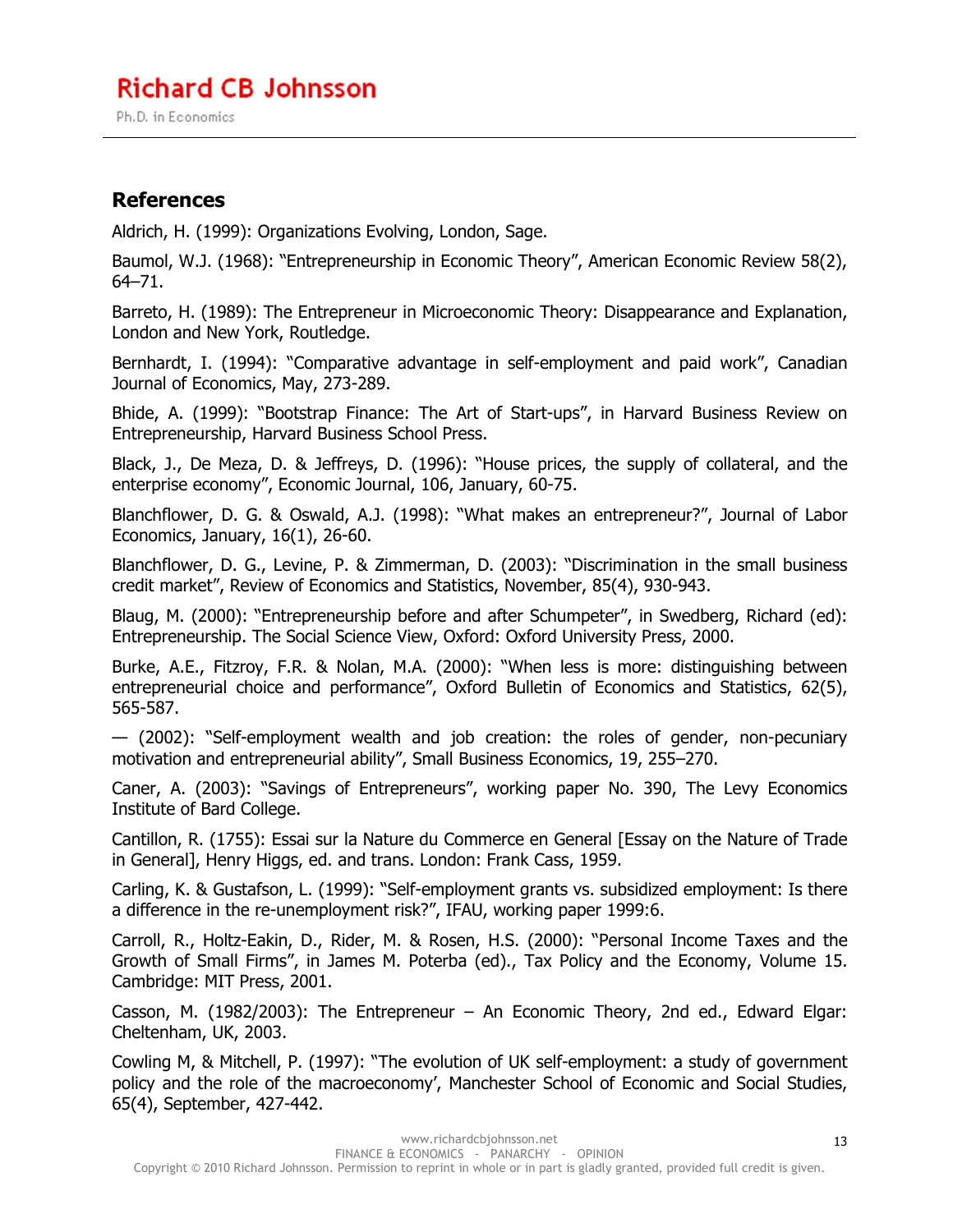Edquist, C. & McKelvey, M. (1998): "High R&D Intensity Without High Tech Products: A Swedish Paradox?", in Nielsen Klaus, and Johnson, Björn (eds.) Institutions and Economic Change: New Perspectives on Markets, Firms and Technology, Edward Elgar Publishing Ltd, Cheltenham UK, 1998, 18 pp.

Evans, D. & Jovanovic, B. (1989): "An estimated model of entrepreneurial choice under liquidity constraints', Journal of Political Economy, 97, 808-827.

Evans, D. & Leighton, L. (1989): "Some empirical aspects of entrepreneurship", American Economic Review, 79, 519-535.

Foss, N. & Klein, P. (2004): " Entrepreneurship and the Economic Theory of the Firm: Any Gains from Trade?", working paper 19 Augusti 2004, Ludwig von Mises Institute, forthcoming in Agarwal, Alvarez & Sorenson, eds., Handbook of Entrepreneurship: Disciplinary Perspectives (Kluwer, forthcoming). On-line at http://www.mises.org/journals/scholar/klein3.pdf.

Fuest, C., Huber, B. & Tillessen, P. (2003): "Tax Policy and Entrepreneurship in the Presence of Assymetric Information in Capital markets", Cesifo Working Paper no. 872.

Gentry, W. M. & Hubbard, R. G. (1999): "Entrepreneurship and Household Saving", NBER Working Papers no.7894.

— (2000): "Tax Policy and Entrepreneurial Entry." American Economic Review, 90(2), 2000, 283- 287.

— (2004): "'Success Taxes,' Entrepreneurial Entry, and Innovation ", NBER Working Papers no. 10551.

Gompers, P. & Lerner, J. (2001): "The Venture Capital Revolution", Journal of Economic Perspectives, Volume 15, Number 2, Spring 2001, 145–168.

Hayek, F.A. (1945): "The Use of Knowledge in Society". American Economic Review 35(4), 21– 30.

— (1968/2002): Competition as a Discovery Procedure", transl. by M.S. Snow from the German original "Der Wettbewerb als Entdeckungsverfahren," Kieler Vorträge No. 56, Institut für Weltwirtschaft, Kiel university. Republished in The Quarterly Journal of Austrian Economics, Vol. 5, No.3, (Fall 2002), 9–23.

Holtz-Eakin, D., Joulfaian, D., & Rosen, H.S. (1994a): "Entrepreneurial decisions and liquidity constraints", Journal of Political Economy, 102, 53-75.

— (1994b): "Sticking it out: entrepreneurial survival and liquidity constraints", Rand Journal of Economics, Summer, 25(2), 334-347.

Hurst, E. & Lusardi, A. (2003): "Liquidity Constraints, Household Wealth and Entrepreneurship", Journal of Political Economy, April 2004, 112(2), 319-347.

Johansson, E. (2000a): "Self-Employment and liquidity constraints: evidence from Finland", Scandinavian Journal of Economics,102(1), March, 123-34.

— (2000b): "Self-employment and the predicted earnings differential--Evidence from Finland", Finnish Economic Papers, 13(1), Spring, 45-55.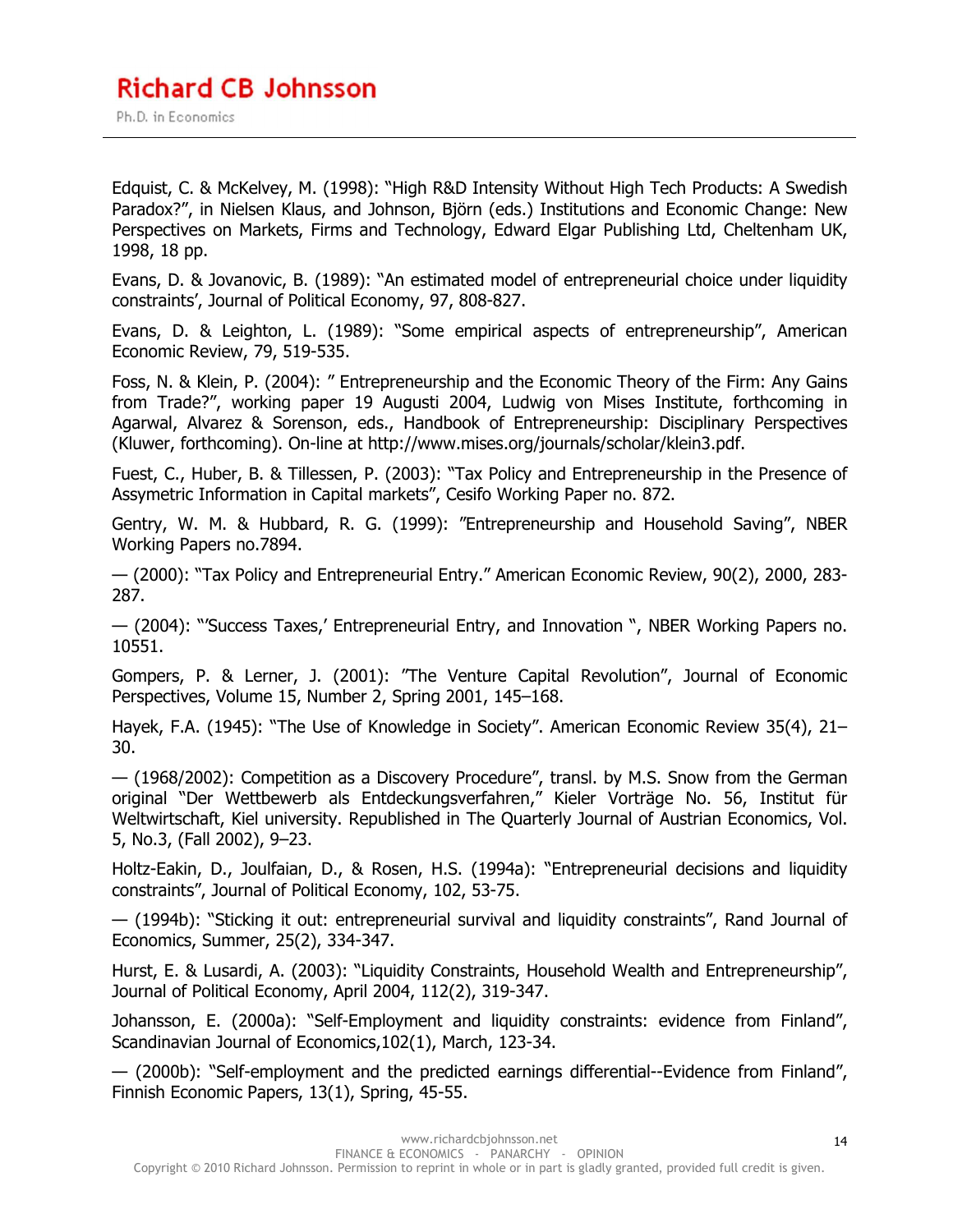## **Richard CB Johnsson**

Ph.D. in Economics

Keuschnigg, C. & Nielsen, S.B. (2004): "Taxation and Venture Capital Backed Entrepreneurship", CEBR Discussion Paper 2004-01.

Kidd, M. (1993): "Immigrant wage differentials and the role of self-employment in Australia", Australian Economic Papers, 32(60), June, 92-115.

Kirzner, I.M. (1973): Entrepreneurship and Competition, Chicago: University of Chicago Press, 1973.

— (1990): "The Meaning of Market Process", i Bosch, Koslowski & Veit (ed), General Equilibrium or Market Process: Neoclassical and Austrian Theories of Economics, Tübingen: JCB Mohr, p.61- 76. Republished in Boettke, P.J. & Prychitko, D.L. (ed), Market Process Theories, Volume II, Edward Elgar, Cheltenham, UK, 1998.

Knight, F.H. (1921): Risk, Uncertainty and Profit, Boston, Houghton Mifflin Company, 1921.

Laferrere, A. &McEntee, P. (1995): "Self-employment and intergenerational transfers of physical and human capital: an empirical analysis of French data", Economic and Social Review; 27(1), October, 43-54.

Lindh, T. & Ohlsson H. (1996): "Self-Employment and Windfall Gains: Evidence from the Swedish Lottery", Economic Journal, vol 106, 1515–1526.

Mises, L. von (1922): Socialism – An Economic and Sociological Analysis, Liberty Fund, Indianapolis, 1981, on-line at http://www.econlib.org/library/Mises/msSContents.html or http://www.mises.org/books/socialism.pdf.

Moore, K. (2004): "Do Liquidity Constraints Matter for New Entrepreneurs?", report no. 2004-42, Finance and Economics Discussion Series, Board of Governors of the Federal Reserve System (U.S.).

O'Driscoll Jr, G. & Rizzo M.J. (1985): The Economics of Time & Ignorance, Basil Blackwell, Oxford, UK.

Parker, S.C. (2002): "Do Banks ration credit to new enterprises and should governments intervene?", Scottish Journal of Political Economy, 49(2), May, 162-195.

Poterba, J.M. & Samwick A.A. (1999): "Taxation and Household Portfolio Composition: U.S. Evidence from the 1980s and 1990s", NBER Working Papers no. 7392.

Rothbard, M.N. (1962/2001): Man, Economy, and State, Auburn, Ala.: Ludwig von Mises Institute, 2001.

— (1985): "Professor Hébert on Entrepreneurship." Journal of Libertarian Studies 7(2): 281–86. On-line at http://www.mises.org/journals/jls/7\_2/7\_2\_6.pdf.

— (1999): "A.R.J. Turgot: Brief, Lucid, and Brilliant", in 15 Great Austrian Economists, (red) R.G. Holcombe, Auburn, Alabama, Ludwig von Mises Institute, 1999, 29-44.

Salerno, J. (1993): "Mises and Hayek Dehomogenized", Review of Austrian Economics, Vo1.6, No. 2 (1993), 113-46.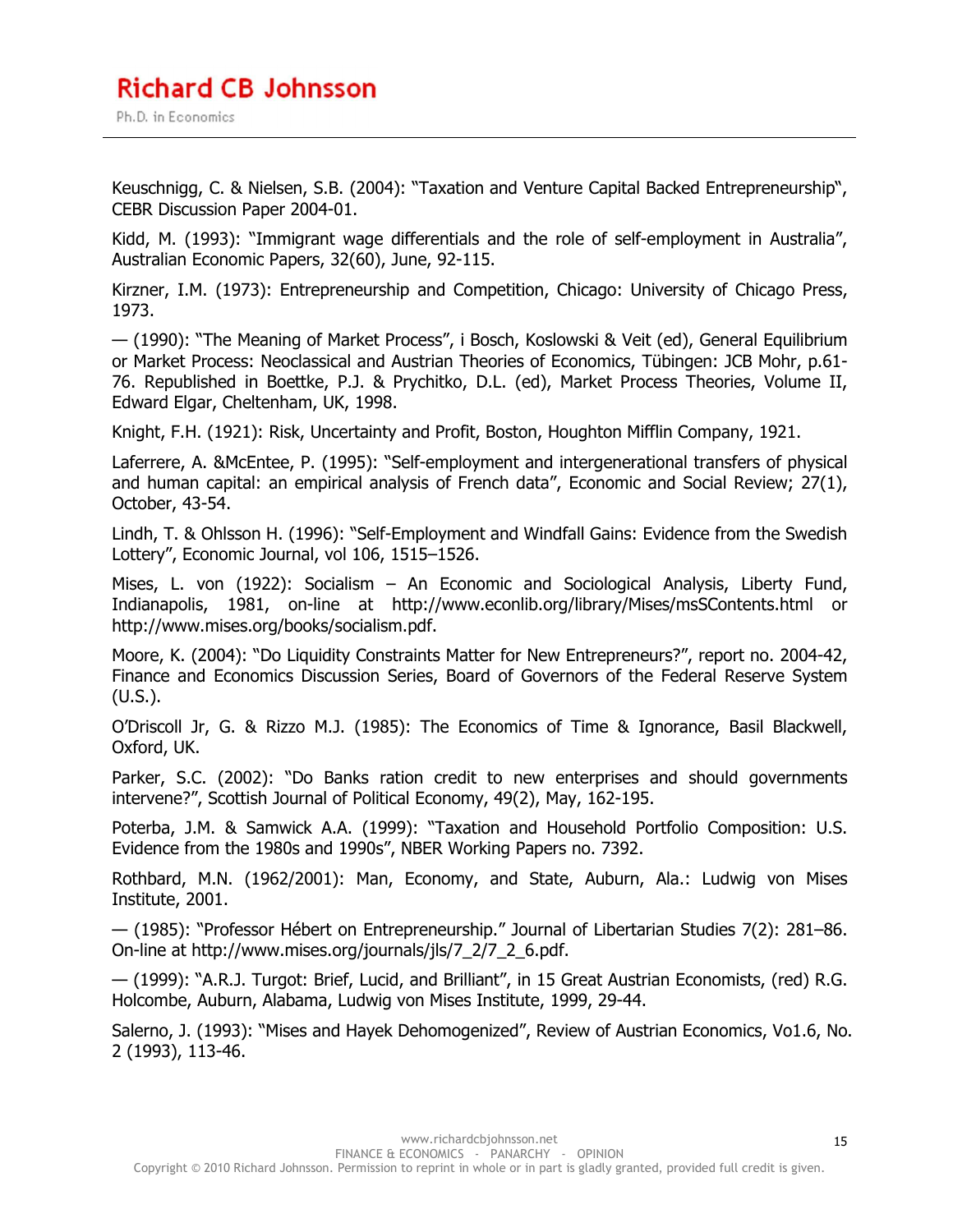Say, J.B. (1803): A Treatise on Political Economy, or the Production, Distribution, and Consumption of Wealth. Translated from the fourth edition of the French, by C. R. Prinsep, M.A. with notes by the translator.

Schuetze, H.J. & Bruce, D. (2004): "The Relationship Between Tax Policy and Entrepreneurship: What We Know and What We Should Know", paper prepared for the Conference on Self-Employment, March 22nd 2004, Stockholm Sweden, organized by The Economic Council of Sweden.

Schumpeter, J. A. (1934/2000): "Entrepreneurship as innovation", i R. Swedberg (ed). Entrepreneurship. The social science view. Oxford, Oxford University Press: 51-75. (excerpt from chapter 2 of S's The Theory of Economic Development, 1934).

Shane, S. (2003): A General Theory of Entrepreneurship. The Individual–Opportunity Nexus, Cheltenham: Edward Elgar, 2003.

Shostak, F. (1999): "Economic Growth and its Causes: Comment on Holcombe", The Quarterly Journal of Austrian Economics vol. 2, no. 2 (Summer 1999): 67–71.

Turgot, A.R.J. (1774/1921): Reflections on the Formation and Distribution of Riches, New York: Augustus M. Kelley.

#### **Endnotes**

 $\overline{a}$ 

 $2$  A difference also Kirzner (1973, p. 73) himself notes.

 $3$  This kind of knowledge is discussed further also in for example Hayek (1945, 1968/2002). Kirzner (1973, p. 94) means that "entrepreneurship and competition are two sides of the same coin: that entrepreneurial activity is always competitive and that competitive activity is always entrepreneurial". While there of course also are differences between Kirzner and Hayek, von Mises might be their common denominator.

 $4$  O'Driscoll & Rizzo (1985) means that "[t]here are five general characteristics of knowledge with which a Hayekian view of competition is concerned. Knowledge is (1) private, (2) empirical, (3) often tacit, (4) not all gained through price signals, and (5) often the source of surprise."

<sup>5</sup> The classical economist, like Smith, Ricardo and Marx, did however, not make the distinction explicitly. Schumpeter 1934/2000, p. 59) wrote "most economists up to the time of the younger Mill failed to keep capitalist and entrepreneur distinct because the manufacturer of a hundred years ago was both." That is, excluding at least Cantillon, Say and Turgot. Within the modern mainstream theories the capitalist and the entrepreneur play a less important role (see for

<sup>&</sup>lt;sup>1</sup> Schumpeter (1934/2000, p. 58) discards the idea that the entrepreneur as a risk bearer  $-$  "[t]his distinction […] disposes of the conception of the entrepreneur as risk bearer". With risk Schumpeter had in mind the meaning that follows from Knights (1921) distinction between risk and uncertainty. Also Kirzner (1973 and 1990) seems to follow this Knightian distinction (he speaks of risk vs. genuine uncertainty). In this paper risk and uncertainty is treated as synonyms.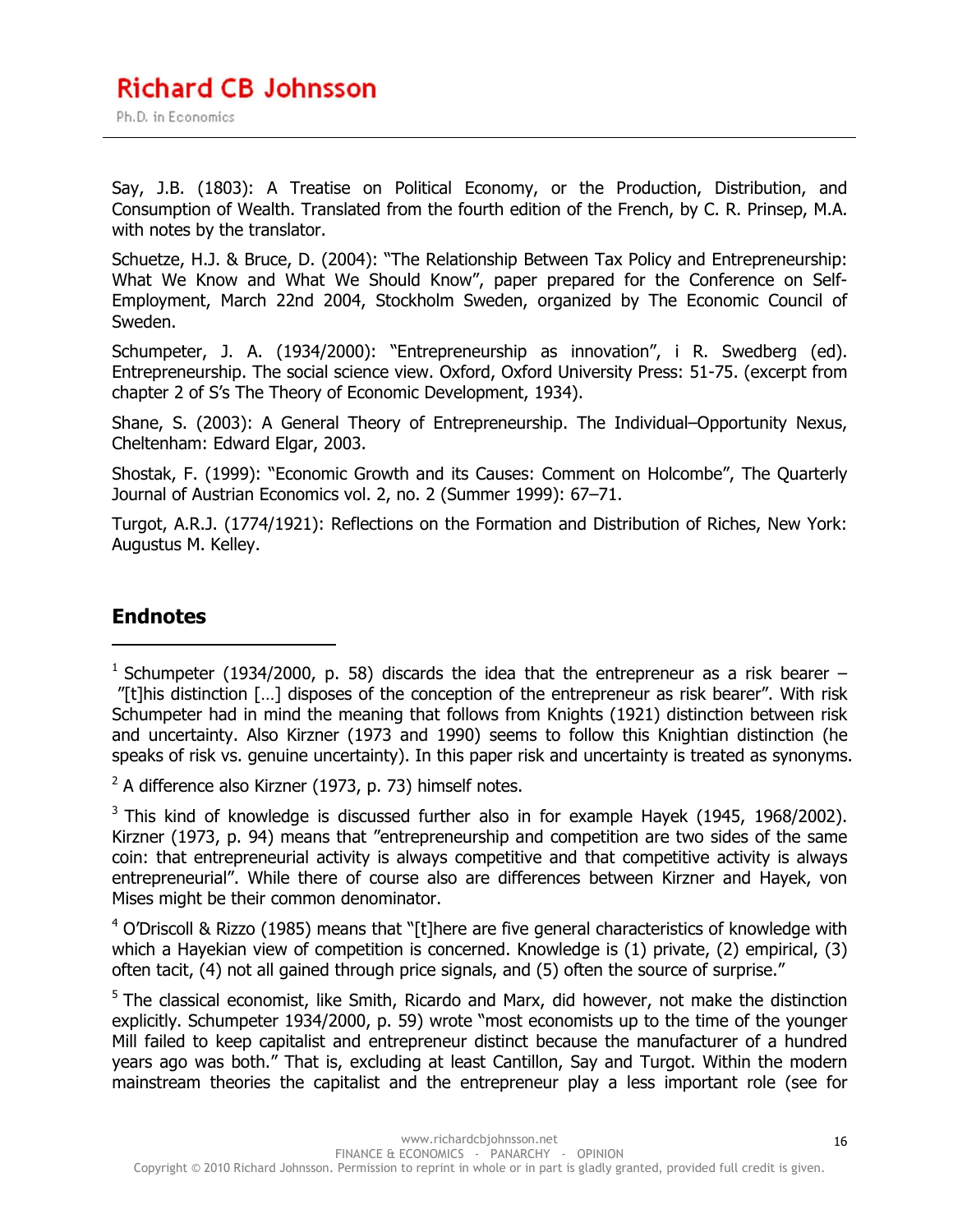example Baumol 1968 and Barreto 1989), although there are many empirical studies. It seems Blaug's (2000) point above holds in this regard.

6 Rothbard (1962/2001, p. 463).

 $\overline{a}$ 

 $<sup>7</sup>$  Turgot for example distinguished between those that with own funds could advance means of</sup> production (undertakers or capitalists), from those that couldn't, i.e. between the capitalist entrepreneur and others. He meant that "that the class of cultivators may be divided, like that of manufacturers, into two branches, the one of undertakers or capitalists, who make the advances, the other of simple stipendiary workmen" (Turgot 1774/1921, paragraph 65).

<sup>8</sup> The connection between Turgot (1774/1921) and Rothbard is obvious; see Rothbard's (1999) biography over Turgot.

 $<sup>9</sup>$  Also Salerno (1993) shares this view.</sup>

 $10$  Blaug (2000, p. 85) shares this view.

 $11$  The similarity with Hayek's and Kirzner's view on knowledge and discoveries clearly makes its presence. What is more vague is how scientific breakthroughs are made, new mining prospects discovered, etc, and Shane (2003, p. 23) seems to share Casson's vagueness in this particular regard. After all, is this kind of information something that falls upon the individual? Rather, it seems that judgmental decision-making applies in such instances as well.

 $12$  Blaug (2000, p. 85) believes this view to be promising, although perhaps not fully having accepted it. Instead, Blaug (2000, p. 76) means that "a businessman needs not be a 'capitalist' or 'manager' but he must be a decision-maker, whether he liked it or not. It is this function alone that deserves the title of 'entrepreneurship'."

 $13$  This is in line with Kirzner (1973, p. 74), who earlier noted: "I view the entrepreneur not as a source of innovative ideas ex nihilo, but as being alert to the opportunities that exist already and are waiting to be noticed."

<sup>14</sup> Casson (1982/2003, p. 148) mentions at least nine different activities.

 $15$  This has led researchers within the management literature to conclude that it's not even worth the attempt for prospective entrepreneurs of trying to convince external financers (see for example Bhide 1999, p. 149).

 $16$  Arbitrage in one and the same spot at the same moment in time is rare, to say the least. Kirzner (1973, p. 58) seems to contradict himself in a hypothetical example involving a hunter. The hunter starts by purchasing (or renting) a gun, something that normally requires some capital to advance. The return from the hunting venture then is ascribed to the purchase of the gun, according to Kirzner. However, he does not explain how this return would have been possible without the advance of capital, either by the hunter or the owner of the gun. It seems there would have been no return at all without first having purchased or rented the gun.

 $17$  See for example Shane (2003, p. 233-4).

 $18$  See for example Keuschnigg & Nielsen (2004).